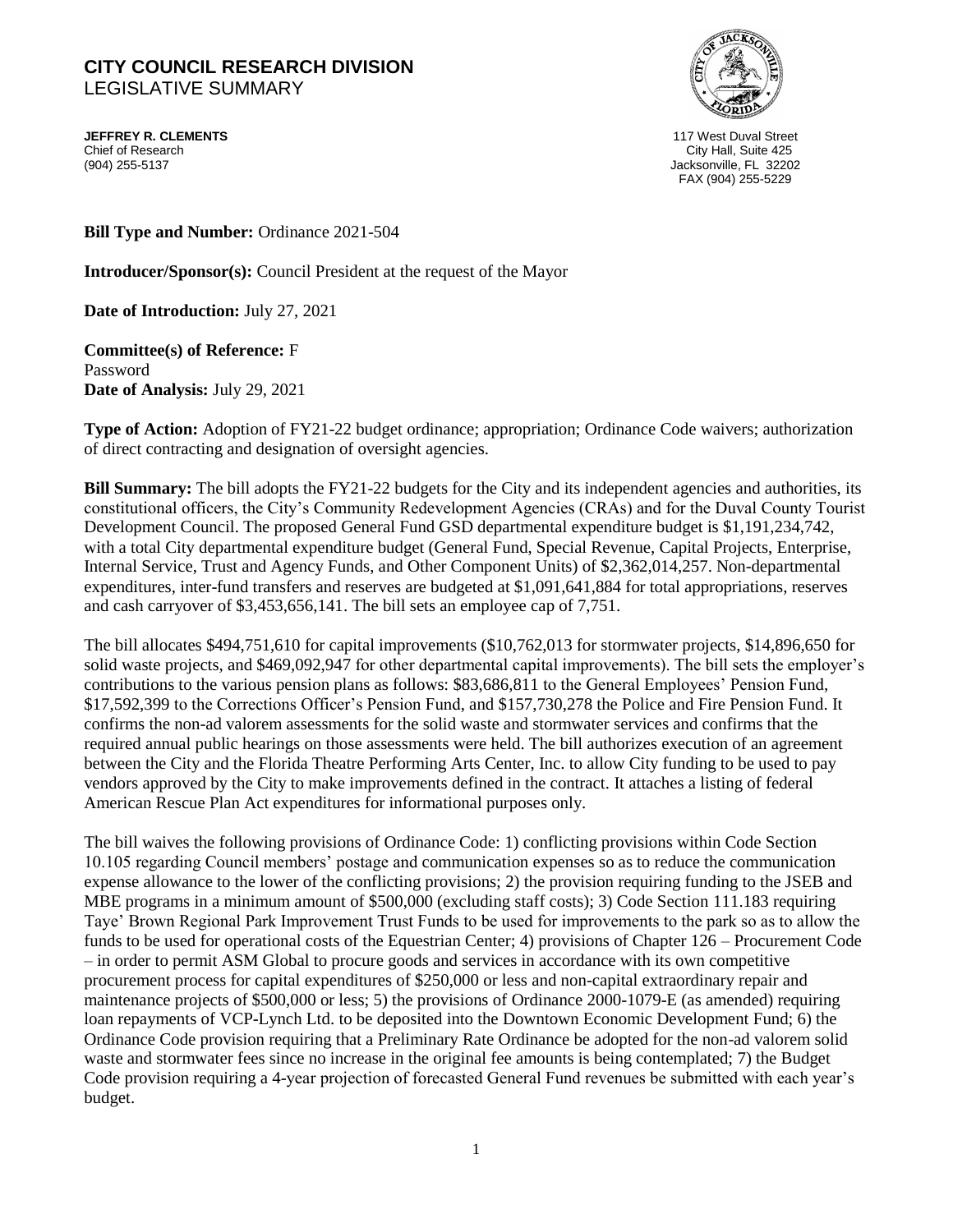The bill invokes the Procurement Code's direct contracting exception for the purpose of authorizing contracts with the following:

1) Gateway Services and up to seven emergency departments for the Project Save Lives opioid response project (up to \$1,128,348); 2) Prisoners of Christ, Inc. for a \$400,000 ex-offender program; 3) New Hope Education and Addiction Services, Inc. d/b/a Florida Recovery School for a \$100,000 academic program for high school students in substance abuse recovery programs; 4) Operation New Hope Inc. for a \$400,000 program providing assistance to people exiting the criminal justice system with treatment for chemical dependency, clothing and shelter and educational training and employment; 5) Edward Waters College for \$161,300 to be used for the New Town Success Zone for prenatal and well-baby care to college or post-secondary training for children and their families; 6) Groundwork Jacksonville for \$50,000 to be used for support in coordinating the McCoy's Creek and Hogan's Creek Improvements to restore and develop the Emerald Trail; 7) United Way of Northeast Florida for \$150,000 to be used to operate the United Way 2-1-1 telephone resource line; 8) Agape Community Health Center, Inc. for \$160,000 to be used for primary health care services; 9) I.M. Sulzbacher Center, Inc. for \$270,000 to provide emergency shelter, rapid rehousing, permanent supportive housing, case management, meals, life skills, employment assistance and referrals, career education, primary health and dental care, mental health care, substance abuse counseling, showers, laundry and mail access for the homeless; 10) I.M. Sulzbacher Center, Inc. allowing use of \$300,000 of City funds to be used as an intergovernmental transfer with the Florida Agency for Health Care Administration to leverage additional funds; 11) Mental Health Resource Center allowing use of \$756,665 of City funds to be used as an intergovernmental transfer with the Florida Agency for Health Care Administration to leverage additional funds; 12) Goodwill Industries of Northeast Florida for \$225,000 for the A-Step adult workforce preparation program; 13) First Coast Crime Stoppers for \$150,000 for anonymous crime reporting services; 14) Cure Violence Program and four subcontractors for \$1,795,000 for violence prevention and intervention programming; 15) Jacksonville Local Initiatives Support Corporation (LISC) for \$1,000,000 for a small business grant program; 16) Volunteers in Medicine for \$144,065 for support of health care for the uninsured; 17) The Fire Watch for \$100,000 so support its work assisting military veterans; 18) The Pollock Group, LLC for \$25,000 in support of the Florida Black Expo event; 19) Farm Share, Inc. for \$1,100,000 to provide warehouse space for storage and distribution of food for feeding programs; 20) Regional Food Bank of Northeast Florida, Inc. (d/b/a Feeding Northeast Florida) for \$1,000,000 for the acquisition, renovation and equipping of the Beaver Street Farmer's Market.

The bill prohibits charge-backs by the Public Works on appropriations to discretionary council district bond fund projects. It approves the food and beverage appropriations listed on Attachment A. It provides that payments to Jacksonville Area Legal Aid from court fees and costs shall be made on a monthly basis in arrears in accordance with the contracts between the City and Legal Aid. It requires the tracking by the Public Works Department of the use of its time, equipment, materials and personnel by the Stormwater Utility and quarterly reporting of such accounting to the Council Auditor's Office and the Finance Committee. It provides that the City's indigent care appropriation to Shands Jacksonville shall not exceed \$30,275,594 and requires that all Community Redevelopment Area (CRA) board resolutions approved by CRA boards shall be forwarded (along with all attachments) to the Chief Administrative Officer for transmittal. It requires that the Finance and Administration Department's annual memo to the Council Auditor describing the year-end excess funds recapture and deposit into reserve funds include a report on which subfunds end the year with negative balances.

The bill requires the Public Buildings Division to justify to the Chief Financial Officer or Chief Administrative Officer the uses to be made of the \$250,000 public buildings emergency fund before they are expended. It provides that each district City Council member shall be allocated \$1,000 for postage expenses and the remainder of the Council postage budget shall be distributed at the discretion of the Council President among all members. It authorizes the use of special conflict counsel to represent police and corrections officers in civil cases where the General Counsel has determined that there may be a conflict of between the City and the officer's legal position in the litigation.

The bill adopts the annual budgets for the Renew Arlington, KingSoutel Crossing, Jacksonville International Airport, and DIA Community Redevelopment Areas, and adopts the Tourist Development Council budget which shall be administered by the TDC in accordance with the adopted Tourist Development Plan.

## **Background Information:**